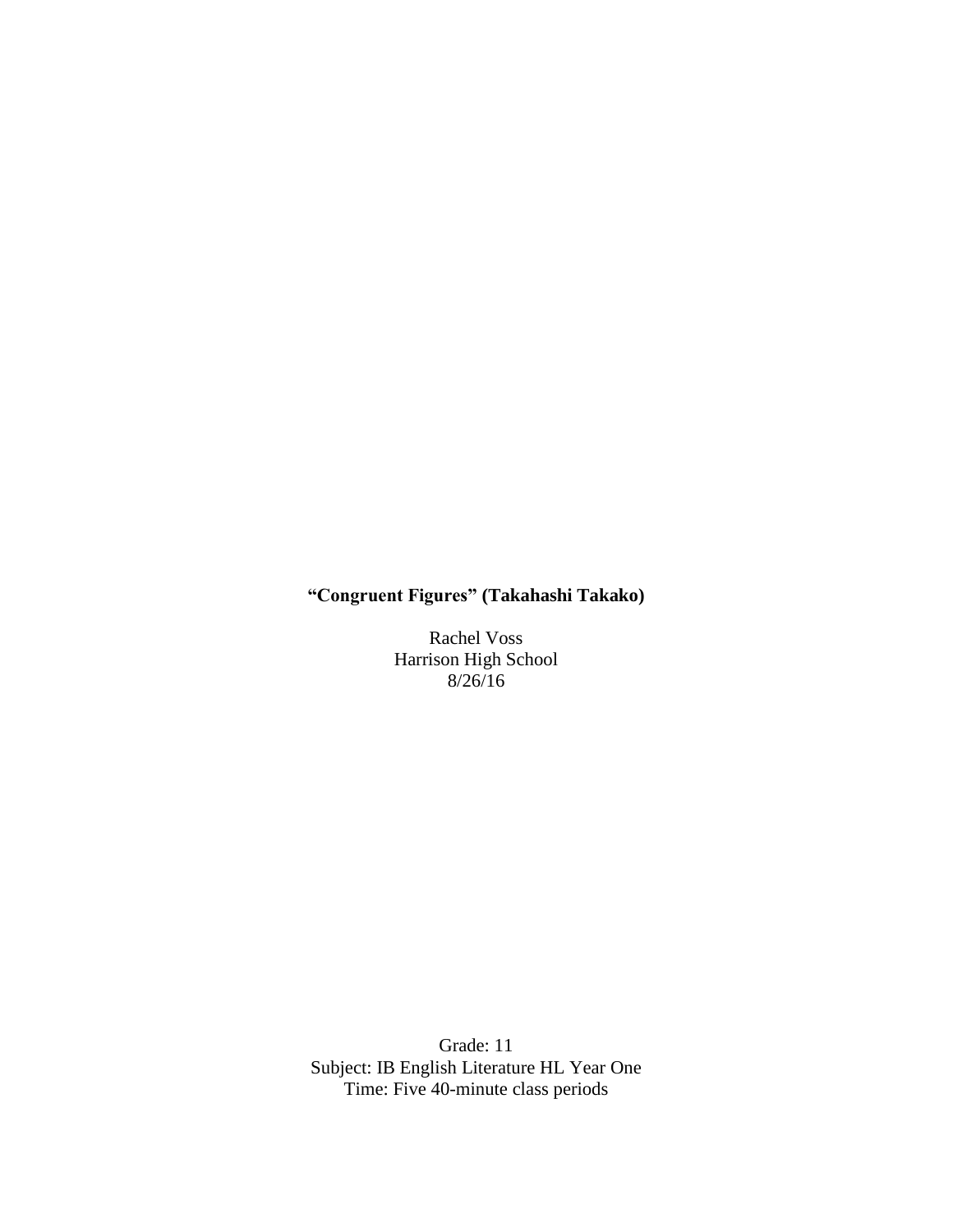# **Lesson Objectives:**

Students will be introduced to psychological realism in modern Japanese fiction, the work of Takahashi Takako in particular, and the traditional Japanese family structure, *ie*. They will learn the basic terms associated with defining psychological realism, as well as unfamiliar concepts (such as Noh masks) necessary to understanding the patterns of symbolism in the story.

Students will read and understand Takahashi's story "Congruent Figures" from the perspectives of psychological realism, Jungian and Freudian readings, and from their own unique perspectives as readers. They will use their visceral reactions to the text in order to analyze symbolism, point of view, and character sympathy in the story. They will also use their critical powers as readers to evaluate the text, especially to explore how Takahashi fulfills the intentions of a psychological realist writer.

Ultimately, students will synthesize the text in order to develop an argument in response to the following question: Is Akiko a sympathetic character? Why or why not? Students will then engage in a whole-class, modified Lincoln-Douglas debate in order to explore the affirmative and negative positions in response to this question. As a result of our discussions of the text and the debate, as well as their initial responses to this question of character sympathy, students will understand that Takahashi's story is a nuanced portrayal of a complex, and thus a richly human, character. Finally, students will be able to reflect on their own learning in order to chart an evolution in their thinking about the text.

# **Summary:**

Mrs. Akiko Matsuyama goes out one morning to get the mail. Upon picking up the one letter in the mailbox for her, she has the uncanny feeling that the handwriting is her own. The letter is, however, from her daughter Hatsuko, from whom she hasn't heard in a very long time. Hatsuko's letter announces the birth of her first child, but also addresses the distance between she and her mother: Hatsuko wonders why she has always felt disliked by Akiko. She recounts in her letter one day in particular: while on a family boat ride, Hatsuko saw a certain emotion flash in her mother's face, which soon receded into expressionlessness, like a Noh mask. Startled, Hatsuko stood up quickly, only to fall in the ocean. From that point forth, Hatsuko says, Akiko has always been cold to her. Hatsuko ends the letter by announcing her forthcoming visit, and her desire that Akiko meet her first grandchild.

Akiko muses on the day, but insists that she must go back earlier in time to explain the feelings she harbors towards her daughter. She remembers one day, when Hatsuko was a third-grader. During dinner, Hatsuko anticipated the words and actions of her mother, who was concerned about her husband's mood that day. Subsequently, Akiko was disturbed by her daughter's empathic resemblance to herself. She remembers another incident, when her sister-in-law, with whom she was in constant competition, was visiting. Akiko was irritated by her sister-in-law, but also surprised to find that Hatusko's coldness towards her aunt didn't satisfy Akiko: it further irritated her to have Hatsuko seemingly mimic her displeasure.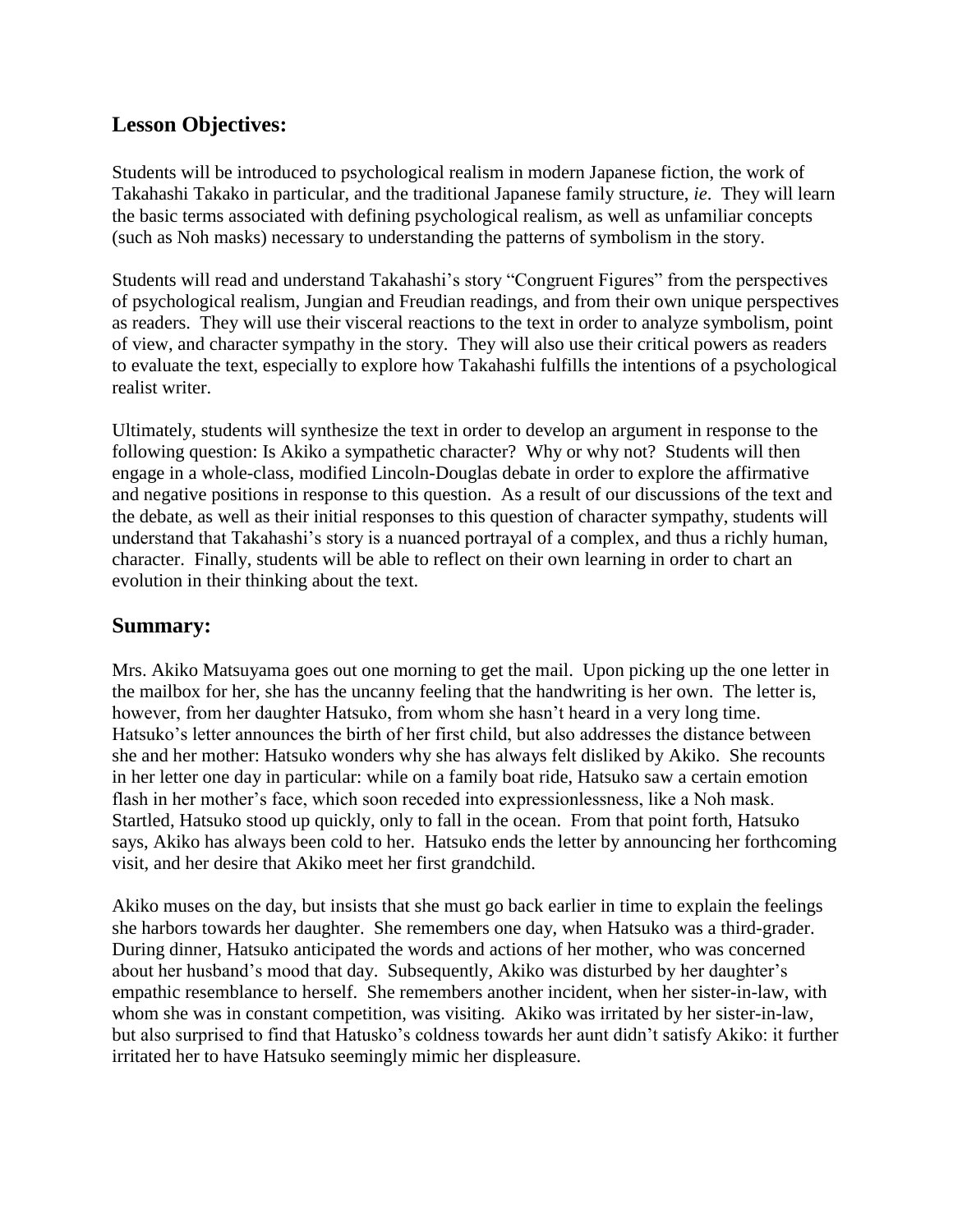Over the years, Akiko realizes that Hatsuko is like her in many ways: her mannerisms, her habits. She also realizes that this isn't simply unconscious imitation: there is something less perceptible going on, something deeper. Hatsuko even seems to mirror her mother's shortcomings, her competition with women and her duplicitousness, as a somewhat disturbing incident involving Hatsuko tripping a classmate at school reveals. Akiko gives her own accounting of the day on the boat with Hatsuko: Hatsuko's cruelty towards the girl at school forced Akiko to remember a childhood incident rather like it in her own life. It is this recognition of sameness that triggered the 'Noh-mask look' that sent Hatsuko falling into the ocean.

As Hatsuko matures sexually, Akiko becomes even more disturbed: even her daughter's smell is uncannily her own. One day, as Hatsuko and Akiko walk home, an old woman remarks upon their similar appearances, and insists that people so similar shouldn't be together. Later, in a dream, Akiko meets the old woman again, who shows her the mirror image of motherhood, and the blood of women, which flows from mother to daughter, but which does not contain maternal love.

Finally, the day of Hatsuko's visit arrives. Akiko meets her daughter again after their prolonged estrangement, and meets her granddaughter for the first time. Akiko's final thoughts are that Hatsuko will experience with her daughter exactly what Akiko experienced with Hatsuko.

# **Historical/Literary Context:**

Takahashi Takako is writing in the Japanese tradition of psychological realism in the Showa period (1926-89). In the Meiji, Taisho, and Showa periods, spanning the years from 1868 to 1989, psychological realism is seen in literary revision, literary style, and social critique, respectively. The idealization or virtuous stereotypes seen in Edo-era literature are abandoned in psychological realism, as is overt stylization. Taisho psychological realist authors began to present their own feelings and subjective experiences, even embracing taboo topics/thoughts and irrationality. Psychological realism at this time is characterized by a rejection of "prettifying" content, as well as a rejection of conventional plot. In the Showa period, psychological realism becomes explicit social critique: thus, Takahashi's story actively rejects the social and cultural ideals associated with a perfect picture of motherhood (Alvis).

As for the traditional Japanese family structure that sets the stage for Takahashi's critique of motherhood, the *ie* system, as it's called, is a "multigenerational," "patrilineal" system. Under the *ie* system, "the greatest amount of tension was between the role of the mother-in-law and the daughter-in-law," since "they are both strangers to the household" (Bestor). (Akiko even qualifies her ownership of the house by admitting "[she] inherited it" (Takahashi 173).) This tension figures significantly in Takahashi's story in both the overt competition between Akiko and her sister-in-law, as well as the possessiveness over the house that Akiko now feels (and feels as if she has to defend aggressively from encroachment). In addition, according to Helen Hardacre, "It is common for the mother [under the *ie* system] to bear the full responsibility for raising children, overseeing their education, and also managing the family's finances. This puts a heavy strain on Japanese women, and also a strain on the relation between the mother and the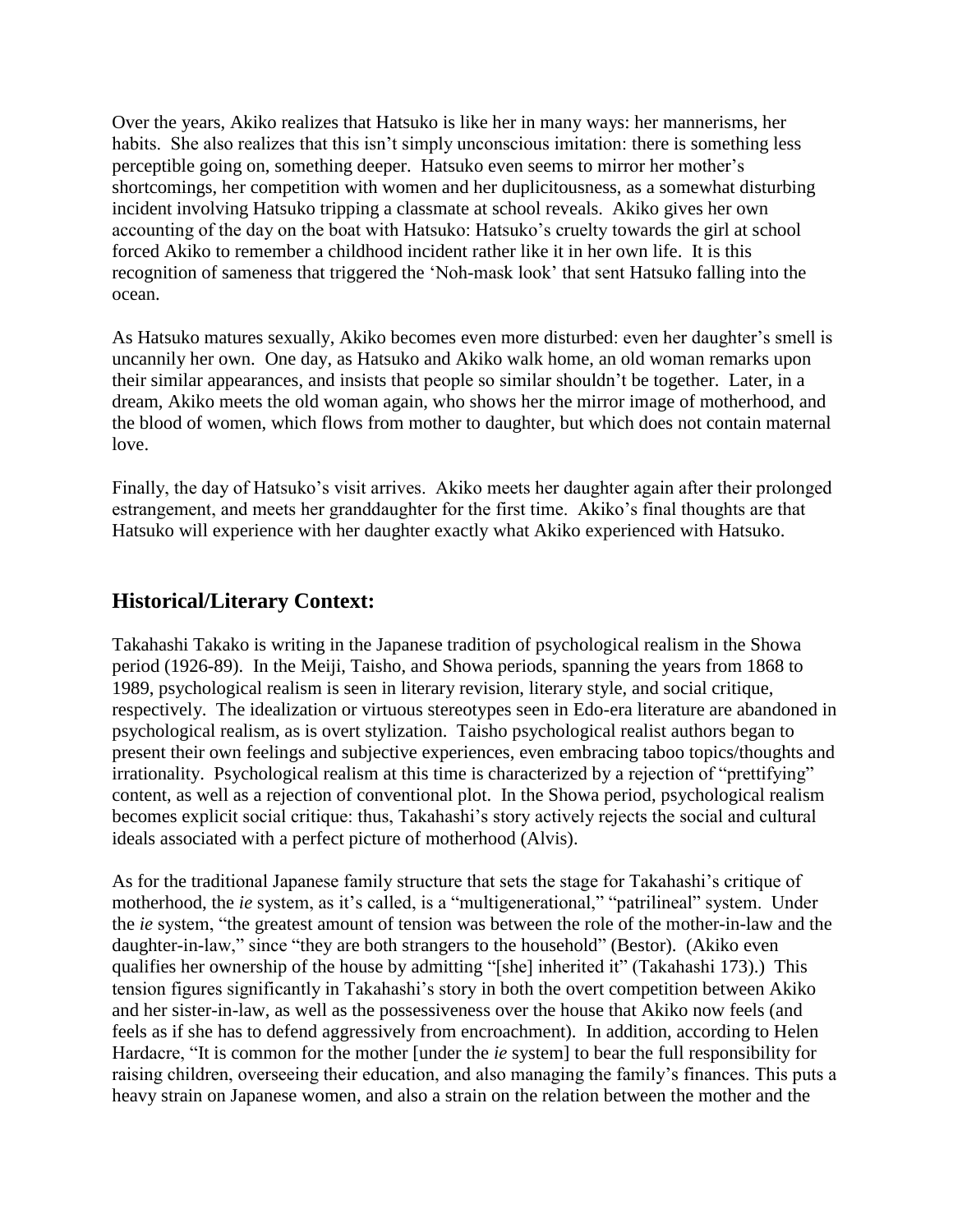child" ("Contemporary Japan: The Japanese Family"). As readers, we see Akiko "entering the figures in the home account book" (Takahashi 182) even while sick with a cold, of course raising Hatsuko and Masao, and even lamenting the life she could have lived if she had not been a mother and wife ("Such a flower which could not bloom existed inside of me" (Takahashi 186)).

Takako Takahashi was a wife and daughter-in-law, but not a mother. She was born in Kyoto in 1932. She majored in French literature while at Kyoto University in the 50s (her thesis was on Baudelaire) and soon after graduating married Takahashi Kazumi, a famous Japanese novelist. She began publishing short stories, including "Congruent Figures," in the 1970s, and novels soon thereafter. In 1971, Takahashi's husband died of cancer. In 1975, Takahashi converted to Catholicism, and in 1985, became a nun, entering a convent in Paris. During this time, she abandoned writing. After 1988, she returned to Japan and entered a convent of a different order (Morton). She eventually left the convent to take care of her sick mother, and never had any children (Alvis). Takahashi died in 2013 at the age of 81.

### **Discussion questions:**

### **1.) What is the first example in the story of a similarity between Akiko and Hatsuko? Why is this significant to the story as a whole?**

Akiko has a "strange feeling" (168) that the letter she finds in the mailbox was written in her own handwriting, or in "a handwriting with the same characteristics as my own" (169). This is the first example of the uncanny in the story, the eeriness that Akiko experiences when she has the feeling that her concept of self is disrupted as she sees it mirrored or replicated in her daughter.

### **2.) Why is Hatsuko returning home after such an extended absence?**

Her husband has a business trip in the area and she wants Akiko to meet her grandchild.

### **3.) Why does Hatsuko make reference to traditional Japanese Noh masks? What does Akiko later say about the Shakumi mask in particular? How do masks function symbolically in the story? What connections can you make to what psychological realist writers were trying to do with their work?**

Noh drama "portrays one all-encompassing emotion dominating the main character." The masks used in the drama "raise the action out of the ordinary": when the character puts on the mask, "his individuality recedes and he is nothing but the emotion to be depicted" ("Noh Drama: An Introduction to Noh"). Noh masks also "appear to change expression as the vertical inclination of the mask changes" (Lyons et al.). Hatsuko uses the Noh mask as a metaphor for the "certain vivid emotion" that "seemed to appear" on her mother's face that fateful day on the boat, but which "kept its overall expressionlessness": emotion is "only hinted at" (169). She knows that something is wrong with her mother, and that she is disliked for some reason, but the true reasons for Akiko's feelings are kept hidden from her. Akiko later specifically references the "Shakumi mask which expresses the middle-aged woman": "The reason why it had to be so expressionless is that it contained overflowing emotions inside" (171). As a psychological realist writer, Takahashi explores Akiko's taboo feelings surrounding motherhood, but Akiko herself attempts (and somewhat fails) to hide her true emotions from her daughter. This metaphor of blank surfaces and turbulent depths also figures in the references to the bubbles in the swamp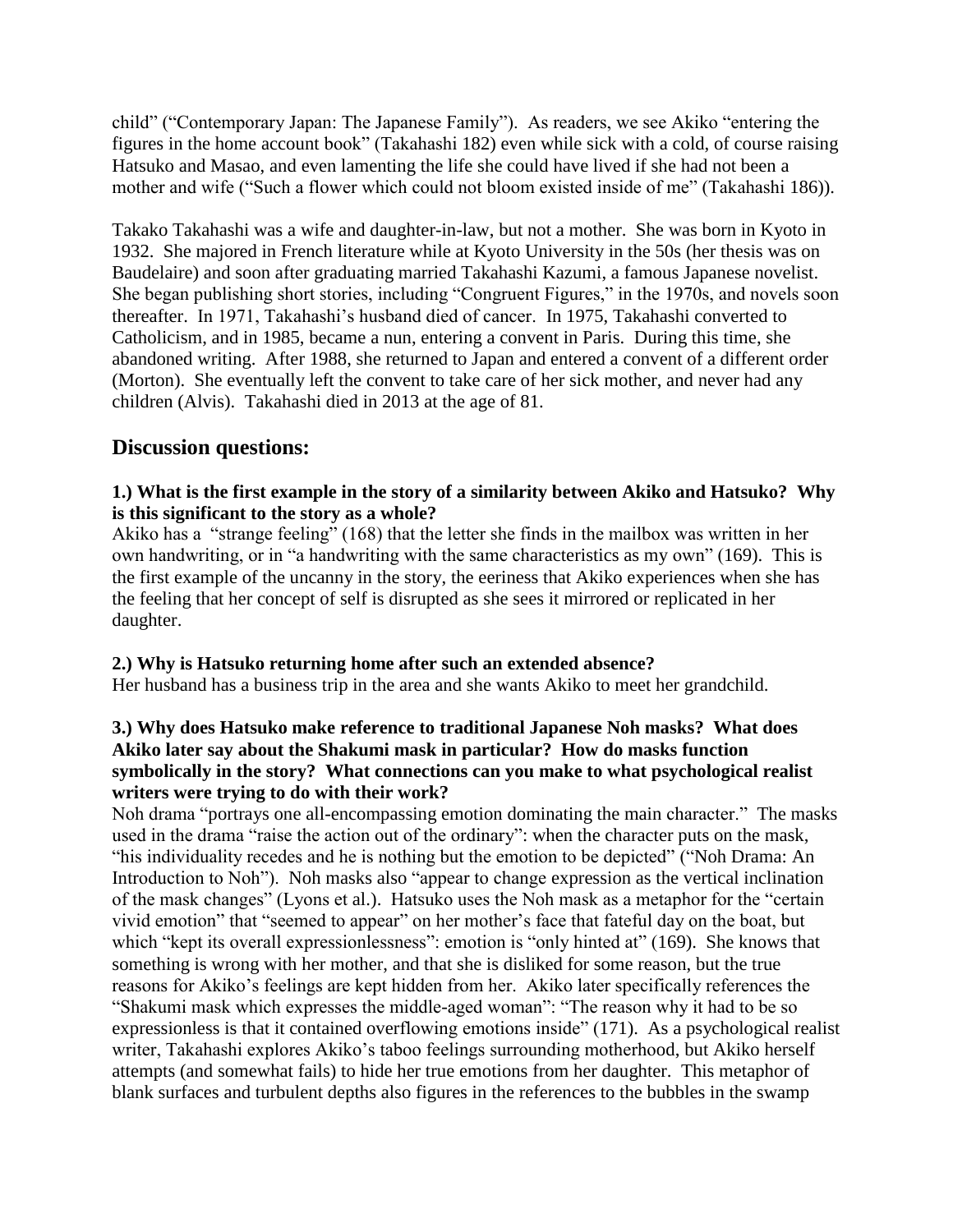(170), and the "illusion" of the ocean's immobility or stagnation (171) on the day of the boat ride (we know what lies beneath). It's also particularly interesting that Akiko references the mask of the middle-aged woman (Hatsuko doesn't specify): there is the sense throughout the story (and many woman would likely concur with this feeling) that Akiko is slowly disappearing as a woman. As her daughter becomes more vital and sexually mature, Akiko becomes more and more the mask of the middle-aged woman: allowed only to appear blank, forced to hide her true (and often disturbingly violent or sexual) feelings behind that mask.

### **4.) Describe Akiko's relationship with her sister-in-law and its significance to the meaning of the story as a whole. How does the** *ie* **family system figure into this relationship?** Akiko feels as if her sister-in-law's entire life is "a weapon to compete with me" (173). Akiko notes her "affected air," her "pretentious […] mannerism" (and, of course, the red lipstick). The sister-in-law is characterized by Akiko as a stuck-up urbanite, vainly concerned with the appearance of her eyebrows and with her fear of missing out while cooped up in the sticks ("I fear I would be left outside of the age" (173)). She is carefree and seemingly without the attachments of motherhood: she "do[esn't] look like anyone else" (174), while of course Akiko is decidedly preoccupied with Hatsuko becoming more and more like her by the day. (Actually, the sister-in-law does like *her* mother, which is Akiko's point.) Under the *ie* system, because Akiko took over her mother-in-law's house, Akiko feels as if she is the inheritor of her motherin-law's spirit, in some ways more than her sister-in-law is. The competition with the sister-inlaw mirrors Akiko's competition with her daughter, and anticipates the competition between Hatsuko and the other girls at school for the attention of a popular teacher. In terms of the story as a whole, female competition is highlighted in a way that actively rejects the stereotypes of female camaraderie and cooperation. Rather, what we now know about the science of evolution rings true in Takahashi's story. Akiko later looks at herself in the mirror and contrasts her appearance, the "gorgeous woman which had been crushed inside of me" (186), with her sisterin-law's. Akiko is clearly envious of the sister-in-law's seemingly easy and unburdened life, and is even more envious of her daughter's growing beauty and usurpation of her mother as the sexual being in the household (again, a scientifically explicable feeling related to sexual competition).

### **5.) What does Hatsuko do at school that so disturbs her mother? Why is Akiko "hurt deeply" (179) by this incident? In what way(s) might this subvert the reader's expectations for parental behavior (and in what way does this contribute to the psychologist realist social critique)?**

Hatsuko becomes so caught up in a gaggle of girls bent on catching up with a popular young female instructor (the flip side of female competition?) that she purposefully trips a "lame girl" who is holding up the group. Then, she coldly and "unnaturally" denies her part in the incident and blames it on Sayoko. The description of Akiko's automatic, bodily response ("Something like a midwinter chill ran over my spine" (177)) to her daughter's cruel action and duplicity initially sounds like the 'natural' (I think Takahashi is playing with the meaning of this word) response of any parent: horror at the child's independent will and capacity for cruelty. But it isn't until after Akiko begins retelling the story of the day on the boat that we as readers understand the true reason for her emotions: she experienced something very similar as a child (cruelly blaming Yoshiko for her own mistake). Is Akiko's horror because of her daughter's treatment of a marginalized young girl and her subsequent denial of responsibility for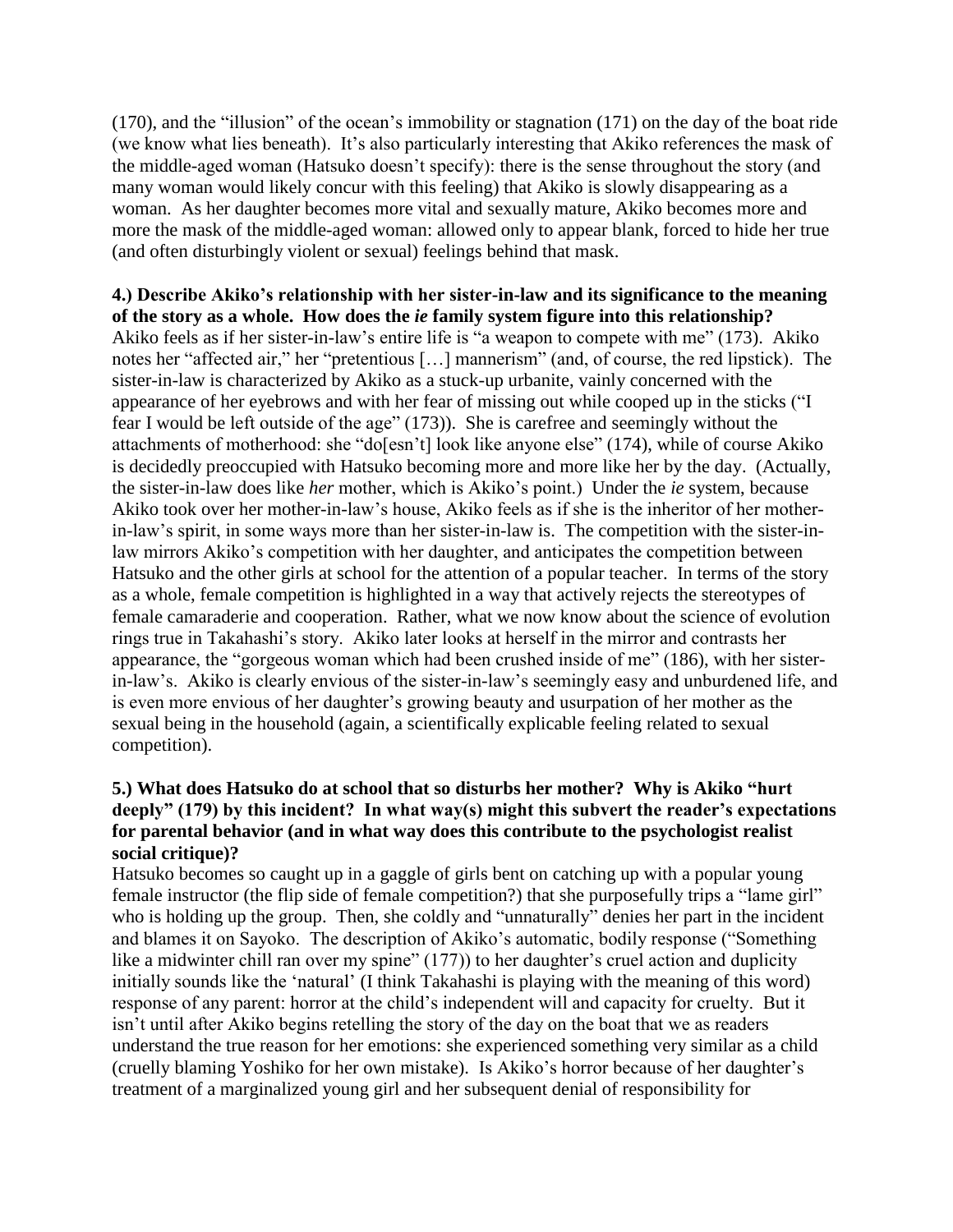wrongdoing? Or is it rather that Hatsuko's action forces her "to be reminded so vividly of things that had happened" (179) in her own childhood? Perhaps it is a mixture of both, but because Akiko hardly seems to shrink from her own violent feelings towards her daughter—even though they are 'only' thoughts—I suspect that the horror is less 'moral' in nature and more elemental, primitive: it is, once again, the horror at seeing herself made manifest in another person who is still a separate entity from her. As a psychological realist writer, Takahashi explores the unspoken, taboo feelings of a parent who seems utterly unconcerned with disciplining her child for misbehavior—perhaps a critique of the model of parenthood as unassailable judge. Takahashi is more interested in plumbing the depths of flawed humanity.

#### **6.) Explain the significance of smell to the meaning of the story as a whole. Catalogue as many references as you can to smell.**

During Akiko's musings on her "early years of […] marriage," she notes the "peculiar smell" of the house (180). The smell "made [her] think that the generation preceding [her] and the generation before that must have lived and died smelling the same smell": interestingly, this is one of many references in the story to the similar experiences of subsequent generations. In some ways, none of our experiences are completely unique: they have been lived already. In addition, the traditional *ie* family system dictates that Akiko enters her husband's house as a stranger (as her own mother-in-law once did): "When I came to the house, my sister-in-law was already married and only my mother-in-law and my husband were living here" (181). This explains, in part, Akiko's possessiveness over the 'young woman smell' that she had once brought into the house, and which her daughter is now exhibiting herself. This reference to the smell of the house during Akiko's reminiscence reminds the reader that Hatsuko also wrote about the smell of the house in her letter: "The soil which retains the familiar smell" even though she had been away from the house for six years. Perhaps also interesting is the fact that Hatsuko interrupts her own sentence here to interject that her mother is "standing on [the soil] as if to prevent [her] from feeling nostalgic" (170). (She feels the weight of her mother's feelings of possessiveness and insecurity, as well as the broader psychic link between the two.) We know that smell is the sense most closely associated with memory: both mother and daughter feel this instinctively. Akiko goes on to think about not just the smells of the house, but also the smells of the people in the house: Hatsuko, in her adolescence, begins to "resemble [Akiko] even in her smell" (181). She instinctually feels that Hatsuko must be close to sexual maturation, and she's right: "A month later, Hatsuko had her first period." The uncanny feeling that her smell is "outside of [herself]" (182) is haunting and interesting. I'm reminded of stories of people describing out-of-body experiences. As a reader of Oliver Sacks and other neurologists, I'm intrigued by the scientific basis for such sensations, but just as intrigued by the idea that parents experience this eeriness just by dint of being parents. What happens to your concept of self when you see it so vividly in another? Do you cease to exist in the same way? This eerie feeling returns when Akiko is sick in bed with a cold and feels that "while [she] is lying here like this another me is walking around" (183).

**7.) What does Akiko do to the strands of hair (hers and Hatsuko's) and why does she do it?** Akiko remembers that "during the war [she] used to distinguish silk fiber from rayon staple fiber, which looked the same, by examining the way they shrank and their smell when burned" (182). She performs the same experiment on the strands of hair in order to try to force some sort of distinction between herself and her daughter, but she finds that the strands are identical. The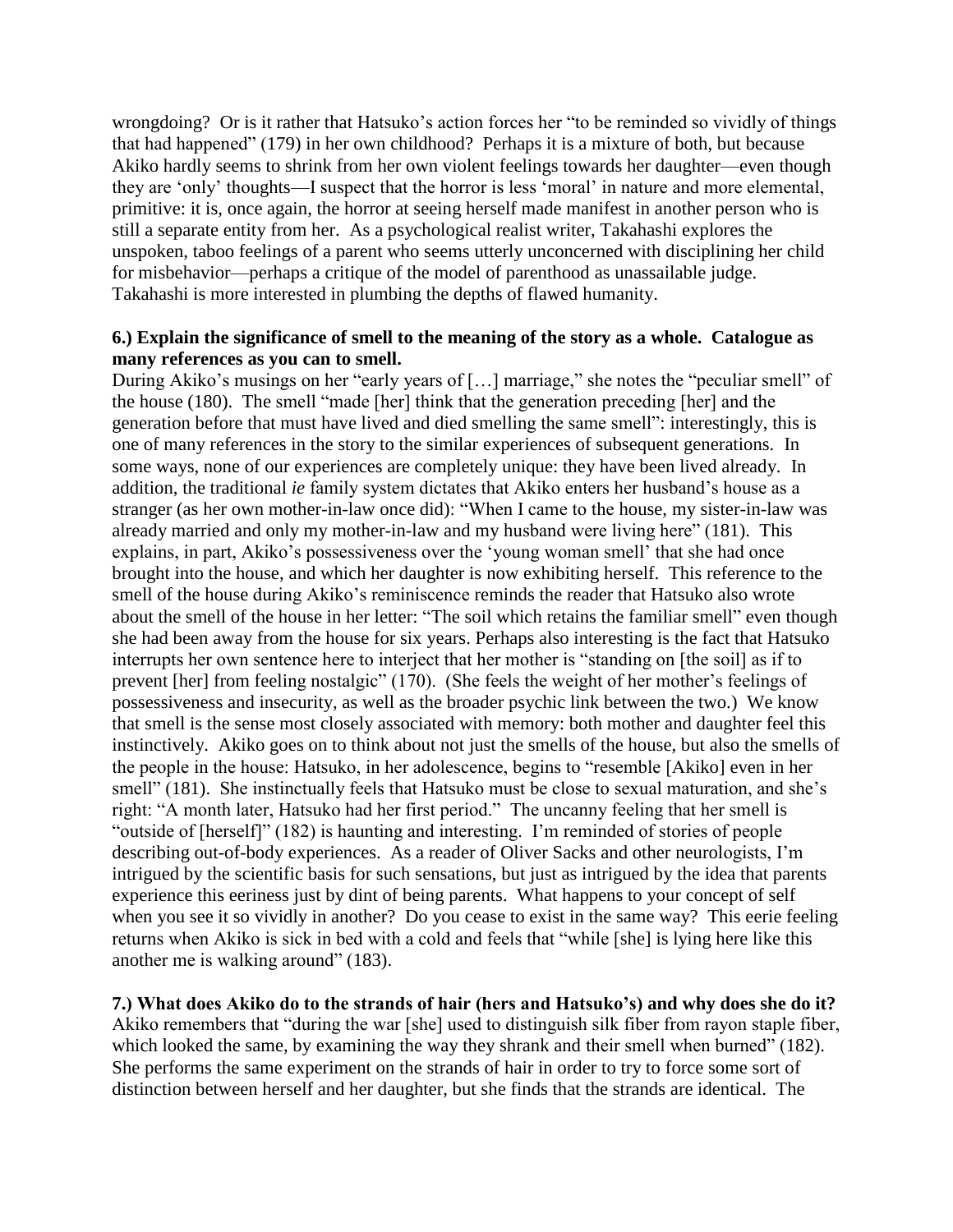metaphor of the silk fiber versus the rayon fiber is further interesting because it suggests the idea of something that's 'real' versus something that's a 'counterfeit' or copy. Akiko feels as if she is the primary or real entity and her daughter is the copy, but of course, Akiko's mother likely felt the same way about her.

### **8.) Which character makes reference to the title of the story? What is this character's function or role in the story as a whole? Does Takahashi access a basic archetype with her use of this character? Explain.**

The old woman Akiko and Hatsuko meet on a walk home one day tells Akiko that "The figures are the same even from the back" (185): these are the "congruent figures" to which the title refers. Akiko and Hatsuko cannot be distinguished from each other in a fundamental way. The "crazy old woman" who "frequently upset people by saying strange things" (185) functions as a kind of prophet: she's the Jungian Wise Old Woman or Crone. She tells Akiko that "It's better that two similar ones do not stay together" (185), and ultimately, Hatsuko does leave home for a very long time and distance herself from her mother. Akiko recognizes the old woman's wisdom: "I felt that that ugly, shrunken body contained an ominous power to see through the mind of others" (186). As readers, we get the sense that the old woman who says strange things that upset people is a sort of conduit for the exploration of taboo thoughts that Takahashi undertakes as a psychological realist writer: people actively resist painful truths, but certain wise voices feel compelled to bring these truths to light. Is there also something to the description of the old woman in Akiko's dream as "look[ing] from the back like she was walking with three legs" (190)? Not only is it a reference to the old woman's words about Akiko and Hatsuko: it is also reminiscent of the riddle of the Sphinx. Is the old woman the Tiresias character? Clearly, there are 'Electra' overtones to the story. Or, is the old woman appearing as if walking on three legs a reminder of mortality? Of the final usurpation that will occur when Akiko is no longer alive and her daughter fully comes into her own as a vital being (only to be usurped by *her* daughter)?

**9.) Describe the author's use of point of view from pages 188-9. To what end does Takahashi play with perspective here? And what in the story prompts this departure?** Akiko imaginatively inhabiting the perspective of her daughter is emotionally anticipated by her earlier admission that the young master of the bakery "induced a coquettish feeling in [her]" (187). The glimmer of hope that Akiko can resurrect "the gorgeous woman which had been crushed inside of [her]" (186) is itself crushed once Akiko senses the "erotic atmosphere of which [Hatsuko] herself was unaware" (188). Akiko wiping off her lipstick symbolizes her realization that Hatsuko has completely usurped her as a sexual being. This is what sets the stage for Akiko imagining herself into the date between the young master and Hatsuko. Halfway through the paragraph, Akiko slips from discussing Hatsuko in the third-person to inhabiting the first-person perspective *as* Hatsuko: "But the lower part of Hatsuko's body has already fallen into the water. I remain still, for I feel it pleasant to have my body in the water. I look up at his eyes while he holds my arm" (189). The focus on the sensual in this paragraph is significant, as is the becoming of Hatsuko by Akiko: having been overtaken by her daughter (who now represents the sexual competition), it is almost as if Akiko must imagine herself into her daughter's body in order to derive the pleasure she seeks. The passage is also interesting because Akiko had resented the idea of her daughter becoming her: now, Akiko subconsciously embraces the idea of becoming her daughter, of losing her own body in her daughter's. This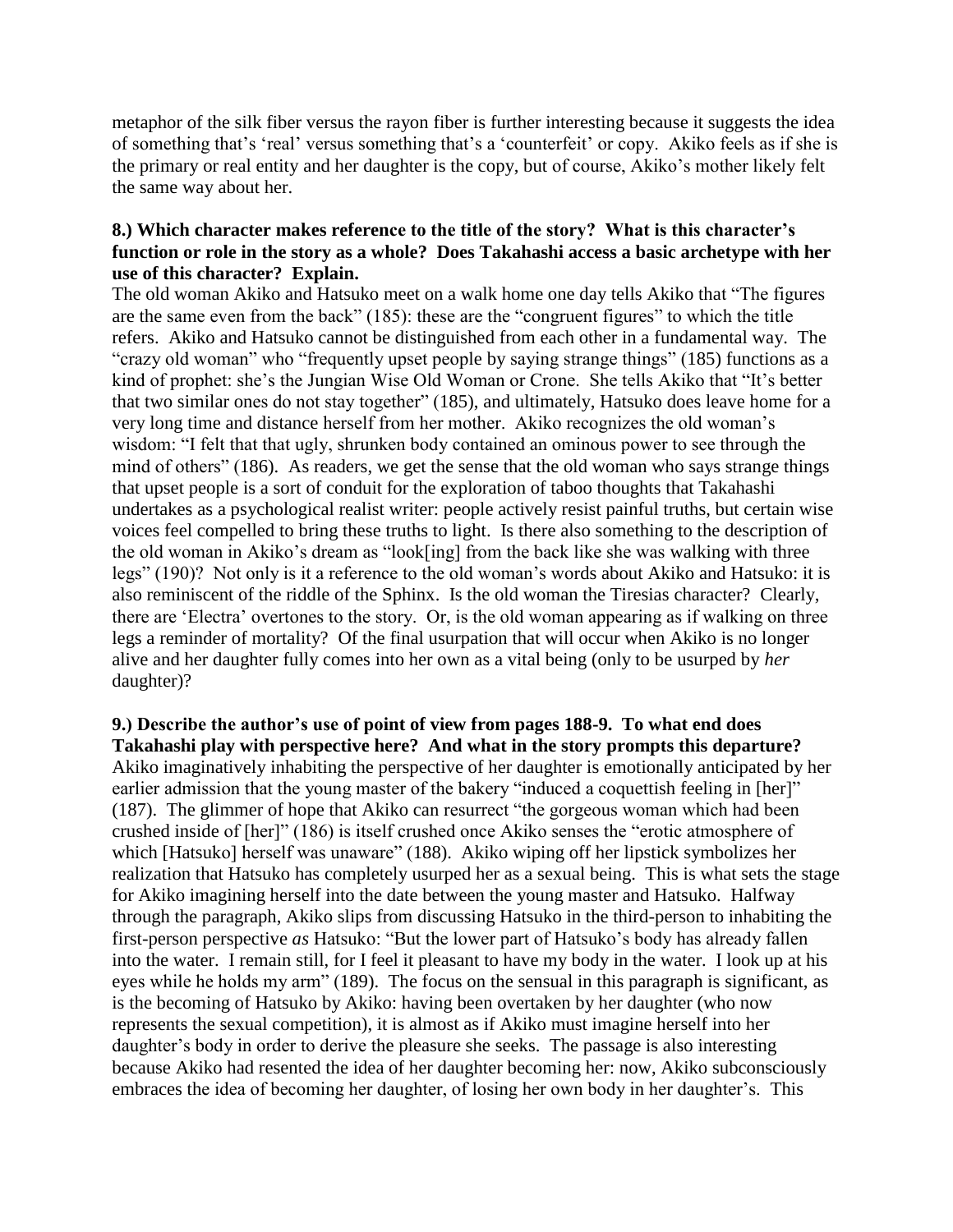reverie is, of course, finally shattered by Akiko's stark realization: "It was not me who went with the man. It was Hatsuko who went with him, leaving me" (189).

### **10.) What does the old woman tell Takahashi in her dream about "maternal love" (191)? Why is this significant to the meaning of the story as a whole? How does this further contribute to the psychological realist social critique?**

After showing Akiko the image of her angry face in a mirror ("the face of mother itself in general" (190)), the old woman cuts the artery of her left wrist and, through the shower of blood, Akiko hears the old woman say that although blood connects women—mothers and daughters maternal love is "nothing but an illusion manufactured by men" (191). Again, this seems to be Takahashi's own voice as psychological realist writer shining through, critiquing the banality of stereotypes about maternal love. Instead, she explores the gritty reality through the image of blood that suggests mothers and daughters are connected through genetic material and the general female experience, but that the relationship is complicated, fraught, and hardly sanguine.

### **11.) Explain the symbolic significance of the color red to the meaning of the story as a whole. Think about the archetypal associations with red. Catalogue as many examples as you can to support your answer.**

There are, to begin with, many references to blood: 1.) the blood of ancestry that Akiko first mentions at the beginning of the story, which returns when Akiko dreams about the old woman (see above); quite literally, "the same blood" (180) runs through the veins of Akiko and Hatsuko, which connects them, but also provides the basis for conflict 2.) menstrual blood, which is a source of anxiety, not for Hatsuko, but for Akiko, who feels that it represents the maturation of Hatsuko that will complete the usurpation of her, especially as a sexual being 3.) the blood that "drained from [Akiko's] head" (176) when confronted with the realization that Hatsuko is like her mother even in the darkest and most horrifying ways. Akiko is *appalled* at the idea of her doppelganger; it is as if she has seen a ghost (and this isn't the only reference to ghosts in the story, either: Akiko is the ghost in the house when she is sick with a cold, as Hatsuko walks around vital and corporeal). 4.) the blood that Akiko imagines coming from the "wide-open mouth" of the shark that she subconsciously desires to consume Hatsuko 5.) the sky at the end of the story, which looks as if it "had a deep wound at one end from which blood was seeping to cover the whole sky" (192). Does this perhaps represent the primal wound of motherhood?

The red lipstick appears throughout the story to represent passion and sexuality, the biological plumage that women wear to attract men (scientifically, the subconscious signal of ovulation, etc.). Of course, the red lipstick of her sister-in-law annoys Akiko, but she later dons it herself in an effort to resurrect her other "face buried under the dark layers and layers of life" (186), to appear once again as a sexual being. Interestingly, the lipstick is covered in a layer of white mold (another white/ghostly/death reference: when Akiko meets the old woman again, on a "damp, cold day in early spring […] the bare branches of the deciduous trees appeared white like bones" (185)): just as her youthful face is buried under layers and layers of life, so too is the lipstick covered, decaying. Ultimately, Akiko in her shame wipes off the lipstick after her realization that "the charming woman with lipstick I had seen in the mirror" (188) is not herself, but her daughter.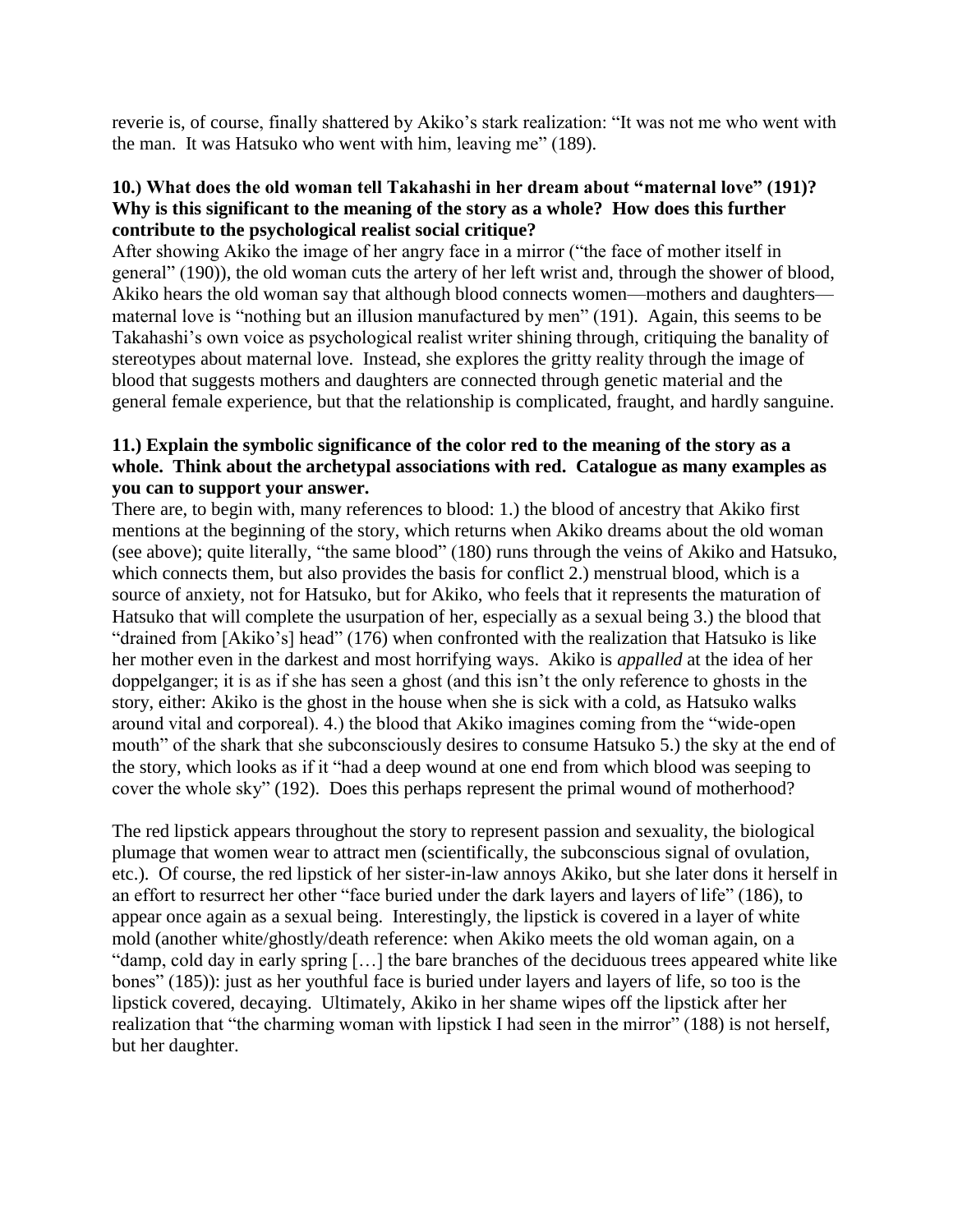Similarly, the picture Akiko sees of her daughter when she is sick in bed is one that is illuminated by the red of the setting sun, but the "striking and vigorous" figure of Hatsuko is heightened "not by the setting sun but by the life inside her" (184). (And Akiko herself *is* that setting sun.)

The fire that Akiko uses to burn the hairs: perhaps the crucible for the test that Akiko attempts to distinguish her daughter from herself?

Finally, the red persimmon fruit and the leaves of the persimmon trees appear at the beginning and the end of the story. At the beginning of the story, it is autumn, and Akiko notes that the red leaves "were so vivid as to appear to have taken on color even after falling to the ground" (168). At the end of the story (October  $24<sup>th</sup>$ , the day of Hatsuko's visit), all of the leaves "had fallen off because of the typhoon a few days before" and "only the red persimmon fruit was clinging" (191). The traditional symbolism of the persimmon as representative of good fortune and joy (Seaton 40-1) or the Buddhist meanings related to the "three times (past, present, and future)" or the " 'fruits of the tree of plenty' (abundance, maturity, and ripeness)" (Beer) all seem to apply to this story. Akiko picks persimmons—which are, perhaps, clinging to the tree as she is clinging to joy and youth—simply to "kill time" (JR 96/192): the irony there is staggering. Time is slipping away from Akiko, while Hatsuko has reached the pinnacle of maturity and ripeness (new motherhood). Autumn here means what it always means: transition, loss, and "what to make of a diminished thing" (Frost). Also present is the Buddhist idea of the impermanence or mutability of all things (Alvis).

### **12.) How does water function symbolically in the story?**

Water is used as a symbol for the appearance of relative tranquility above and the true turbulence below (similar to the Noh mask). From the swamp that is occasionally disrupted by the bubbles of latent, detestable, taboo feelings, to the sharks that "may be" (178) swimming below the surface, ready to violently consummate Akiko's darkest feelings, water has, in the story, the appearance that Akiko presents to the world, while also containing the deeper and more disturbing feelings that lie beneath the surface.

Elsewhere, the river in Akiko's daydream about Hatsuko's date seems to represent languid pleasure and, in this case, almost a positive out-of-body experience that previously discomfited Akiko.

#### **13.) Why does Akiko choose to wear a kimono on the day of Hatsuko's visit?**

Ironically, Akiko deliberately wears a kimono because she "did not want to look like Hatsuko" (191) (usually, she wears dresses); however, Hatsuko arrives in a kimono (significantly with a "very red *obi* sash" (192)).

### **14.) How does the story end? How would you describe the overall structure of the story and how it shapes meaning as a whole?**

The story ends with Akiko being "forced to take that heavy, damp, warm thing," Hatsuko's baby girl, in her arms. The diction here conveys Akiko's palpable discomfort, and almost disgust: she even refers to the child by her "whine" and "carp-like mouth" (193). But the end of the story really solidifies the idea of the continuity of life (the structure of the story shapes this idea by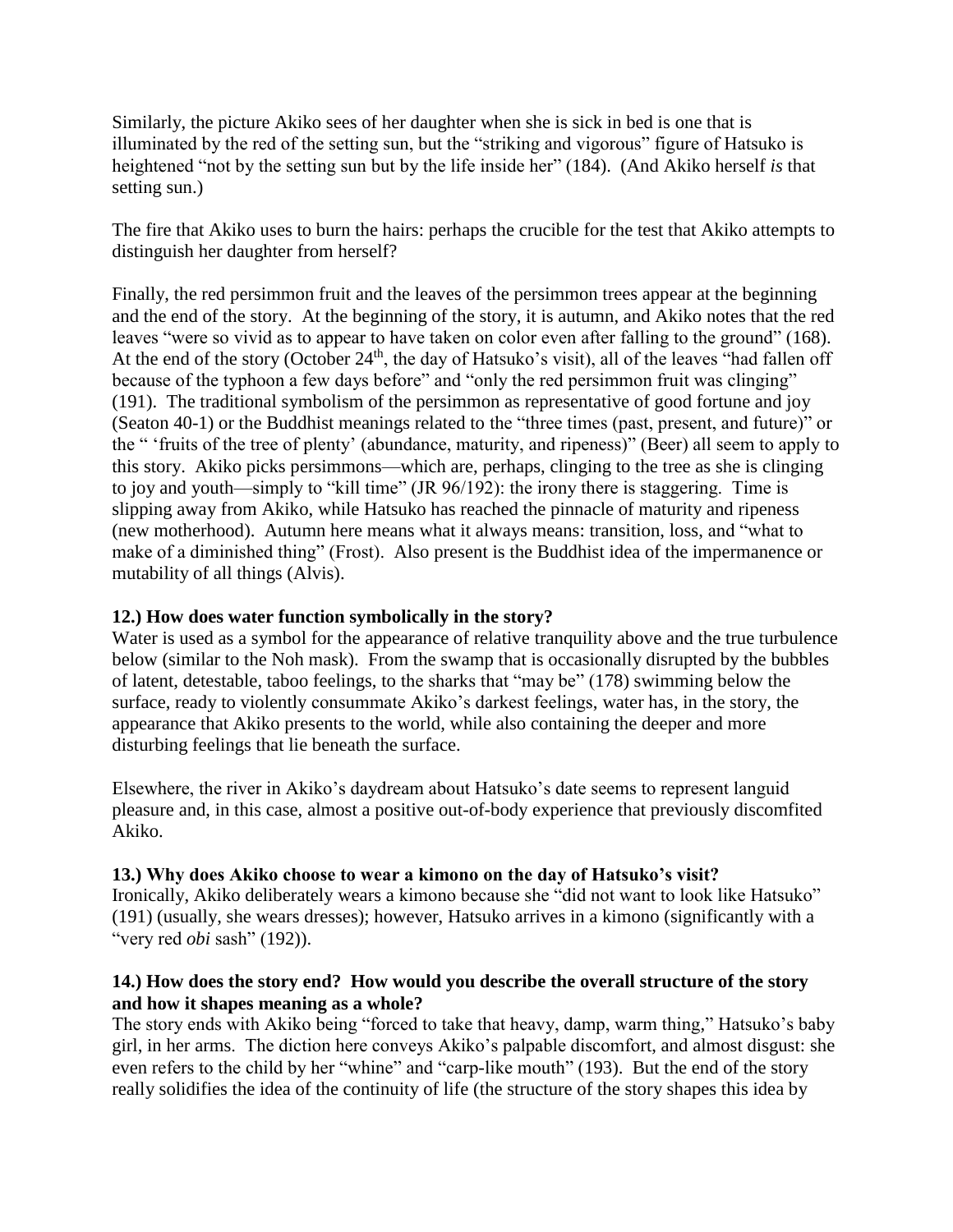beginning and ending at roughly the same time, with the rest of the story composed of flashbacks): Akiko realizes that Hatsuko will struggle with the same conflict surrounding being a mother and having a daughter. For the first time, Akiko's anxiety seems to be more existential and less selfish (if that's possible). She no longer seems worried about being usurped by her daughter, since that has already happened: rather, she has the eerier feeling that she "will continue to expand limitlessly into the dark space of the future" (193) by continuing to exist through Hatsuko and her granddaughter, even after her death. A terrifying thought, indeed, which hearkens back to the early part of the story and Akiko's imagined "swamp" filled with "corpses of [mothers'] ancestors" (171). Rather than deriving comfort from the idea of continuity or a kind of immortality through children, Takahashi's character sees the dark side of this, again subverting our assumptions as readers.

### **15.) Psychological realist authors embrace taboos and reject virtuous stereotypes. Overall, how does Takahashi reject stereotypes? Which ones? What taboo subjects does she address and how?**

Takahashi allows Akiko to embrace violent thoughts about her daughter; she explores the idea that maternal love may be "nothing but an illusion manufactured by men"; the story features the image of an old woman bathing in the "red-black sticky secretion" of the "blood of women" (191), and Hatsuko's menstruation is almost an obsessive focus; Akiko sees and analyzes her daughter as an erotic object; she fantasizes about and figuratively acts out shooting her own daughter; she detests the feel of her own grandchild in her arms; etc. Overall, Takahashi develops a character who happens to be a mother, but has made no effort to see her daughter in many years, and whose musings on the past, on her daughter's childhood, are not the rose-tinted memories one would expect: rather, they focus almost exclusively on how her daughter makes *her* feel, and how her identity is threatened by this creature who looks, smells, and acts like her. That's what makes the story so compelling: Takahashi bravely gives us a main character with whom readers are unlikely to sympathize at first glance; but, if they are honest with themselves, they must ultimately acknowledge a kind of demented kinship with her. We are all subject to these dark feelings—the desire to annihilate a child or parent, uncomfortable sexual feelings, realizations about our own mortality—and this is a story that unflinchingly explores them.

# **Development of Lesson Objectives/Activities:**

### **DAY ONE:**

1.) Motivating Activity/Do Now: How would you describe your basic assumptions about how parents feel about their children (or how parents are *supposed to feel* about their children)? You could point to your own experiences, or examples from history, contemporary/pop culture, etc. (10-min. writing prompt)

2.) Elicit student responses and discuss. (10-15 min.)

3.) Introduce students to modern psychological realism in Japan, the traditional Japanese *ie* family structure, and a brief bio of Takahashi: lecture/PowerPoint. Highlight the fact that they are about to read a story in which certain basic assumptions about human relationships may be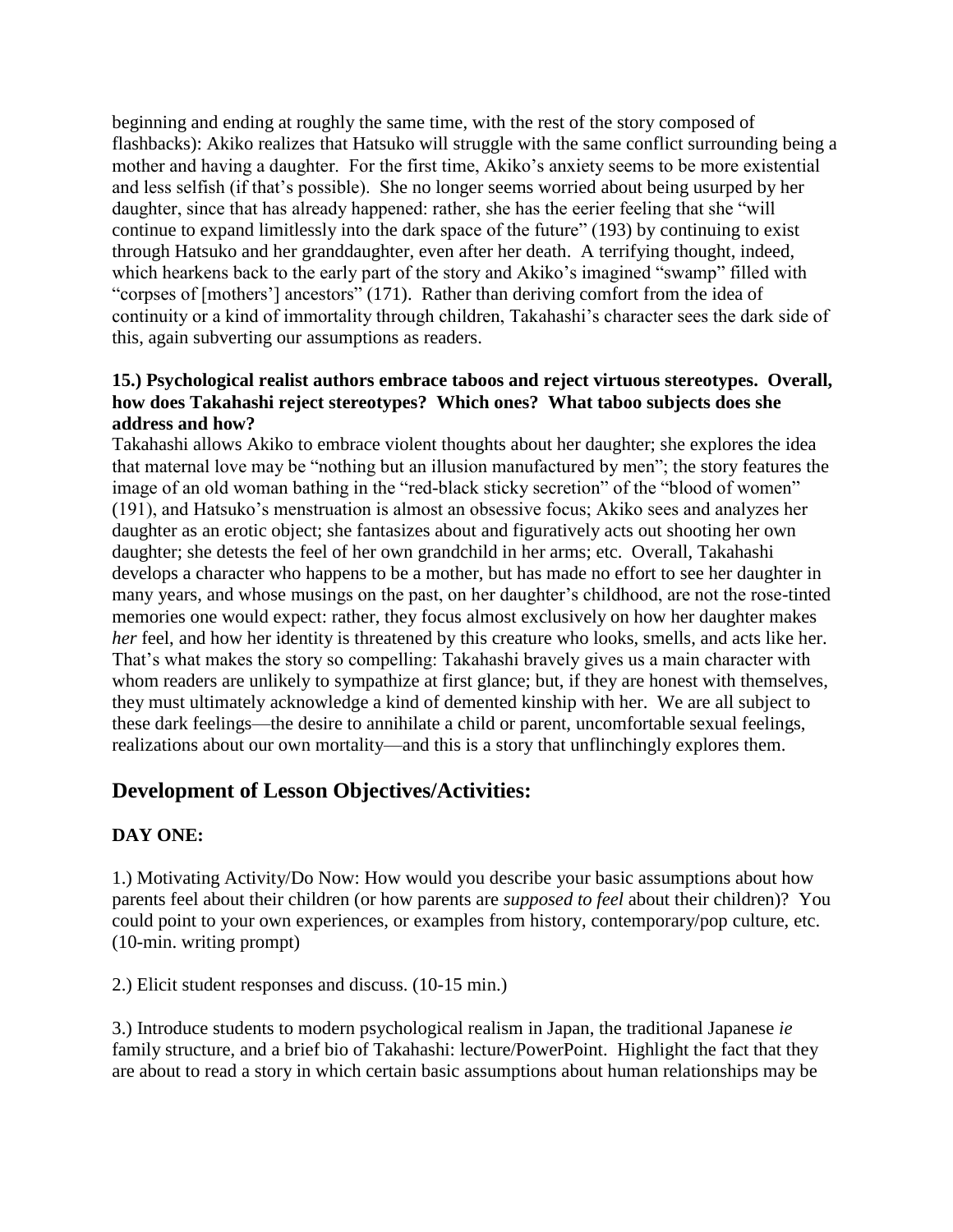upturned. Encourage them to think about which assumptions are upturned in the story and why Takahashi might be challenging these assumptions. (15-20 min.)

4.) Students will read the story for homework (I would likely assign this on a Friday so that they would have several nights to read and do the writing associated with the reading guide). (See Appendices A, B, and C for reading guide: essentially, modified dialectical responses.)

# **DAY TWO:**

1.) Do Now: Turn and talk to a partner about one or two of the quotes you chose and your rationale for choosing them. (5-8 min.)

2.) Elicit student responses on imagery, symbolism, and archetypes first and begin a whole-class discussion on the text, using the discussion questions to guide a seminar-style exploration of the story. (20-5 min.) \*\*NOTE: If the students overtake the discussion and you like where it is going, add one day to this lesson!

3.) Transition to a discussion of the question of Akiko's character. Conduct a poll of the class in response to the question outlined in Appendix B: Is Akiko a sympathetic character? (Teachers may decide to use Google Classroom technology to facilitate this poll. This could be a very quick, informal poll, or it could take the form of a "four corners" activity (strongly agree, agree, disagree, strongly disagree) to allow for subtleties of opinion.) (5 min.)

4.) Briefly introduce the debate and the purpose of the debate: to explore not only our personal responses to the text, but also the complexity of Akiko's character, as well as Takahashi's intentions as a psychological realist writer and the cultural context for the story. (2-3 min.)

# **DAY THREE:**

1.) Do Now: Anticipate the counterargument to your argument at this point: What might someone say to contradict the opinion you hold at this point about Akiko based on your initial reading of the text? How would you respond to that person and defend your position? (10-min. writing prompt) Tell students that this warm-up activity is designed to get them thinking about both sides of this question, since they will be randomly assigned to a team and may be forced to play devil's advocate.

2.) Divide the class in half, e.g. by counting off. (Note: this will depend on the number of students in class. I have done whole-class debates successfully when there are no more than 8- 10 students on each side. In a 40-minute class period, this gives time for each student in the class to participate orally in the debate.) (5 min.)

3.) Explain the structure and requirements of the modified Lincoln-Douglas debate (see Appendix C). Briefly discuss this kind of debate as an exploration of a moral/ethical question, since ultimately I'm interested in engaging students with the question of Akiko's character, as well as Takahashi's exploration of taboos and readers' explorations of their own feelings about maternal love and child as competitor with parent, etc. (5-8 min.)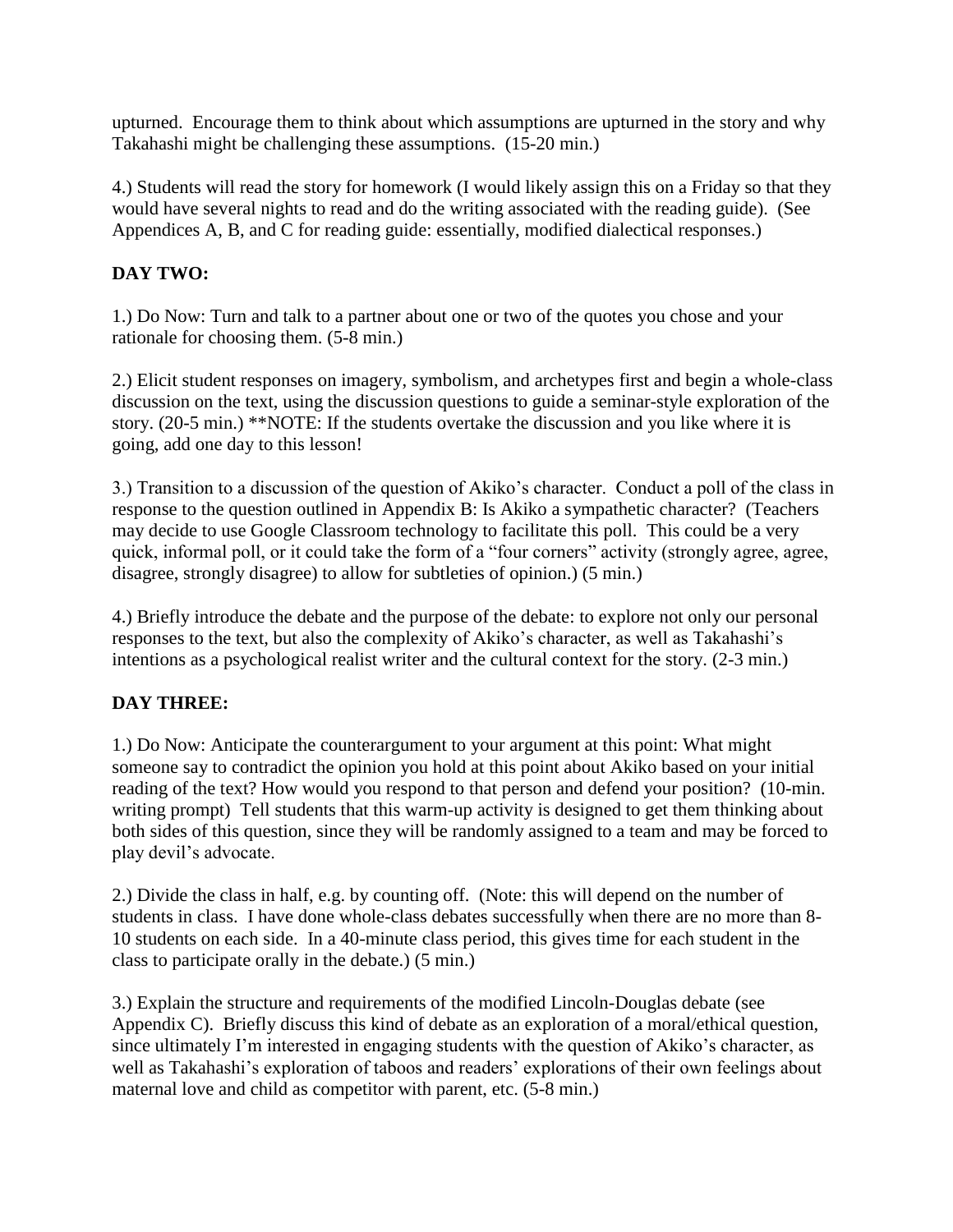4.) The rest of the class period should be spent in preparation for the debate, which will be conducted on the fifth day of the lesson.

### **DAY FOUR:**

1.) Debate prep: each team must submit a polished thesis statement (essentially, the prepared introduction to the team's position) at the end of the class period. Additionally, each individual student must submit the two to three points that s/he plans/hopes to make during the debate. This must include a quote from the text that supports the point. Teams should spend time planning and practicing their presentations. (40 min.)

### **DAY FIVE:**

1.) Facilitate the (roughly 40-minute) debate. Structure and timing below (teacher will act as timekeeper). For specific guidelines for students, see Appendix D:

I. **Introduction/Thesis:** Affirmative (2 min.) II. **Introduction/Thesis:** Negative (2 min.) III. **Supporting Evidence:** Affirmative (10 min.) IV. **Supporting Evidence:** Negative (10 min.) (**Break for rebuttal prep:** 3 min.) V. **Rebuttal:** Affirmative (3 min.) VI. **Rebuttal:** Negative (3 min.) VII. **Conclusion:** Affirmative (2 min.) VIII. **Conclusion:** Negative (2 min.)

2.) Homework/Reflection Assignment: Give students perhaps several days to reflect upon the debate and their takeaways from the story, and ask them to complete a 300-400 word written reflection (modeled after the IB English HL Written Assignment Reflective Statement) (see Appendix E).

# **Connections to Other Literary Works:**

There are several texts already on our IB English HL Year One book list that could be connected to "Congruent Figures" thematically: *Frankenstein* and *Medea* are perhaps more obvious connections, but I also see how *One Flew Over the Cuckoo's Nest* is an interesting pairing. We spend a lot of time during our study of *Frankenstein* discussing the relationships between parents and children (and reading and analyzing portions of *Paradise Lost* to establish Shelley's inspiration for her creator/creation relationship): in fact, I would probably plan on teaching "Congruent Figures" directly after reading and studying *Frankenstein*. Freud's ideas on the uncanny, doppelgangers, and taboo (which I already teach as they relate to *Frankenstein*) figure significantly in this story. As for *Medea*, we spend a lot of time exploring the natural feelings of pity and fear that emerge from the tragedy, but also the embedded critiques of the position of women in Greek society. Yes, Medea is morally abhorrent for killing her children, but her early speeches in the play highlight her and other women's powerlessness against men, the physical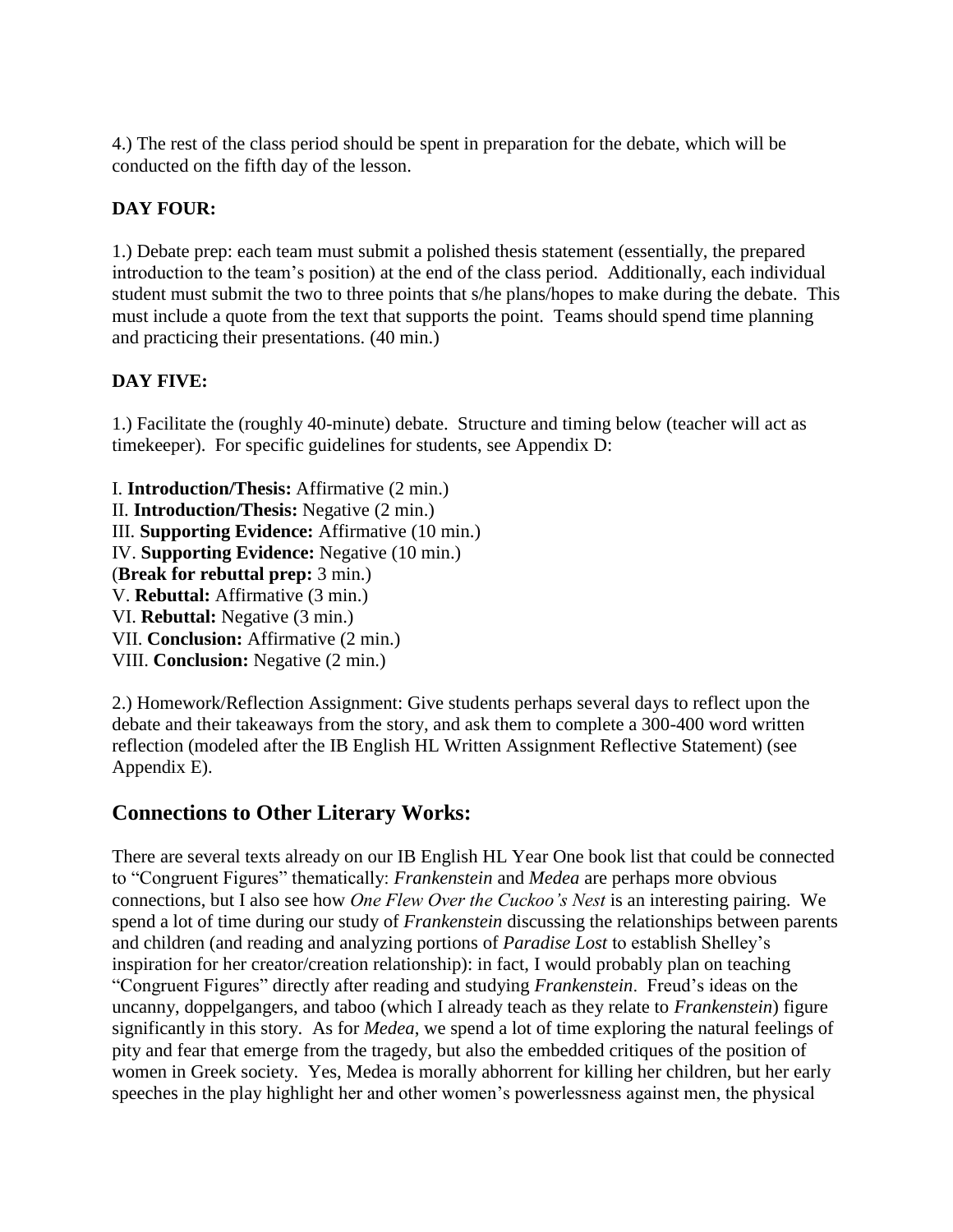and emotional pain of childbirth and child rearing, her status as an outsider, etc. This becomes an interesting conversation with teenagers, who live in a world with many more choices for women. As with *Medea*, we also explore the complicated picture of gender that readers find in *One Flew Over the Cuckoo's Nest.* The debate portion of this lesson actually mirrors an activity I already do with Kesey's novel. On their first read, teenagers have strong feelings, and *sometimes*, reductive opinions, about these characters (i.e. Medea is crazy; Nurse Ratched is evil). The debate format (for *Cuckoo's Nest*, the question is: Is Nurse Ratched evil or a misunderstood antagonist?), as well as the fact that I don't let students choose which side they will argue, encourages them to see the complexities inherent in the text. I think this is the thread that connects "Congruent Figures" to texts like *Medea* and *One Flew Over the Cuckoo's Nest*: we can no more reduce Akiko to the stereotype of "bad mother" than we can reduce Medea to "crazy" killer or Ratched to "evil" emasculator.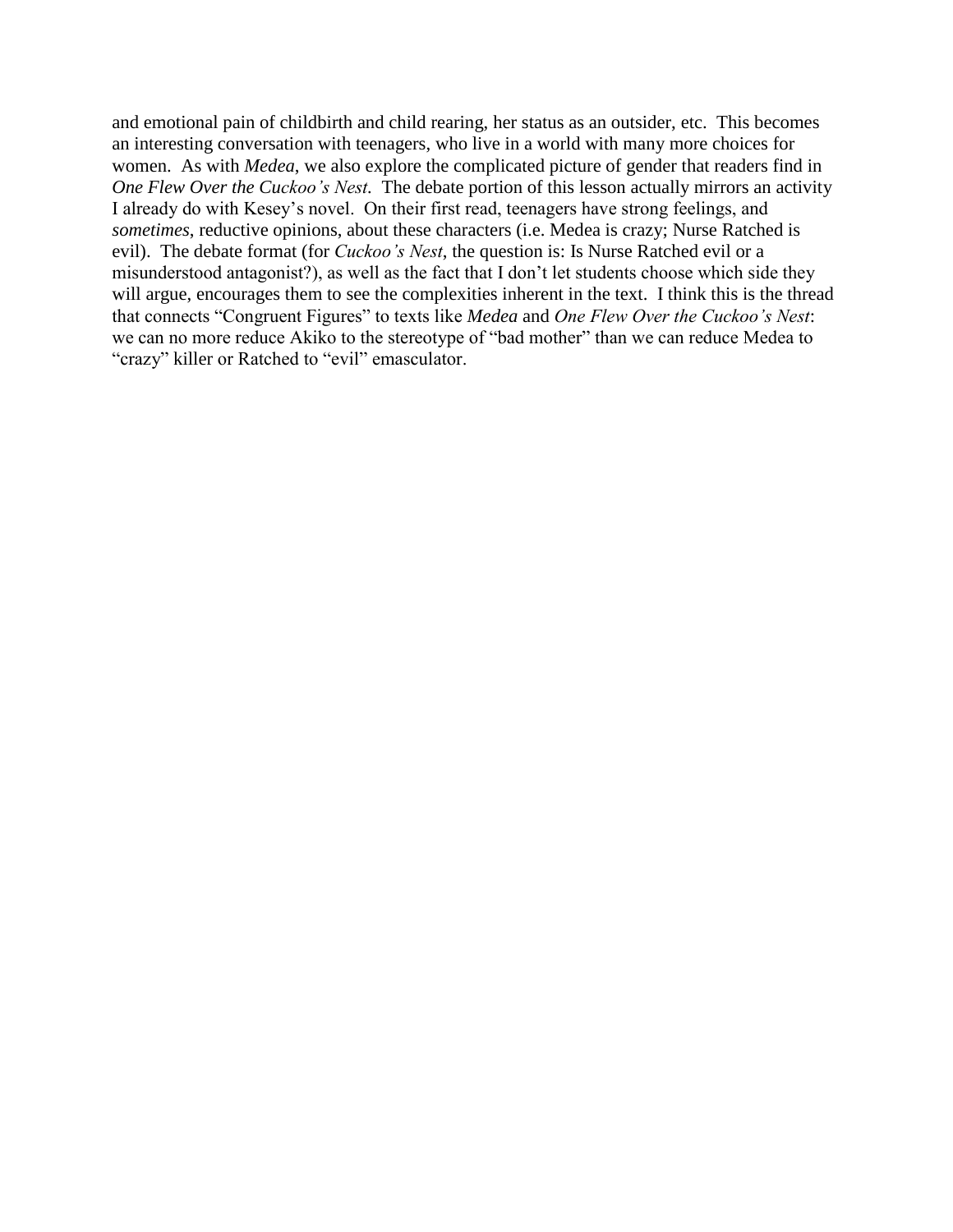#### Works Cited

- Alvis, Andra. "Psychological Realism in Modern Japanese Literature." NCTA Teaching East Asian Literature in the High School Conference, 13 July 2016, Indiana University, Bloomington, IN. Lecture.
- Beer, Robert. *The Handbook of Tibetan Buddhist Symbols.* Shambhala Publications, 2003. Online.
- Bestor, Theodore and Helen Hardacre. "Contemporary Japan: The Japanese Family." *Asia for Educators,* Columbia University, afe.easia.columbia.edu. Accessed 15 August 2016.
- IB Language A: Literature Guide: Assessment. International Baccalaureate, ibpublishing.ibo.org. Accessed 15 August 2016.
- Lyons, Michael J., et al. "The Noh mask effect: vertical viewpoint dependence of facial expression perception." *Proceedings of the the Royal Society of London B,* vol. 267, no. 1459, 2000, pp. 2239-45, kasrl.org. Accessed 15 August 2016.
- Morton, Leith. "Takahashi Takako." *The Encyclopedia of Contemporary Japanese Culture,* edited by Sandra Buckley, Routledge, 2002, p. 494. Online.
- "Noh Drama: An Introduction to Noh." *Asia for Educators,* Columbia University, afe.easia.columbia.edu. Accessed 15 August 2016.
- Seaton, Beverly. *The Language of Flowers: A History.* University Press of Virginia, 1995. Online.
- Takahashi, Takako. "Congruent Figures." *Japanese Women Writers: Twentieth Century Short Fiction,* edited by Noriko Mizuta Lippit and Kyoko Iriye Selden. Translated by Noriko Mizuta Lippit, M.E. Sharpe, 1991, pp. 168-93.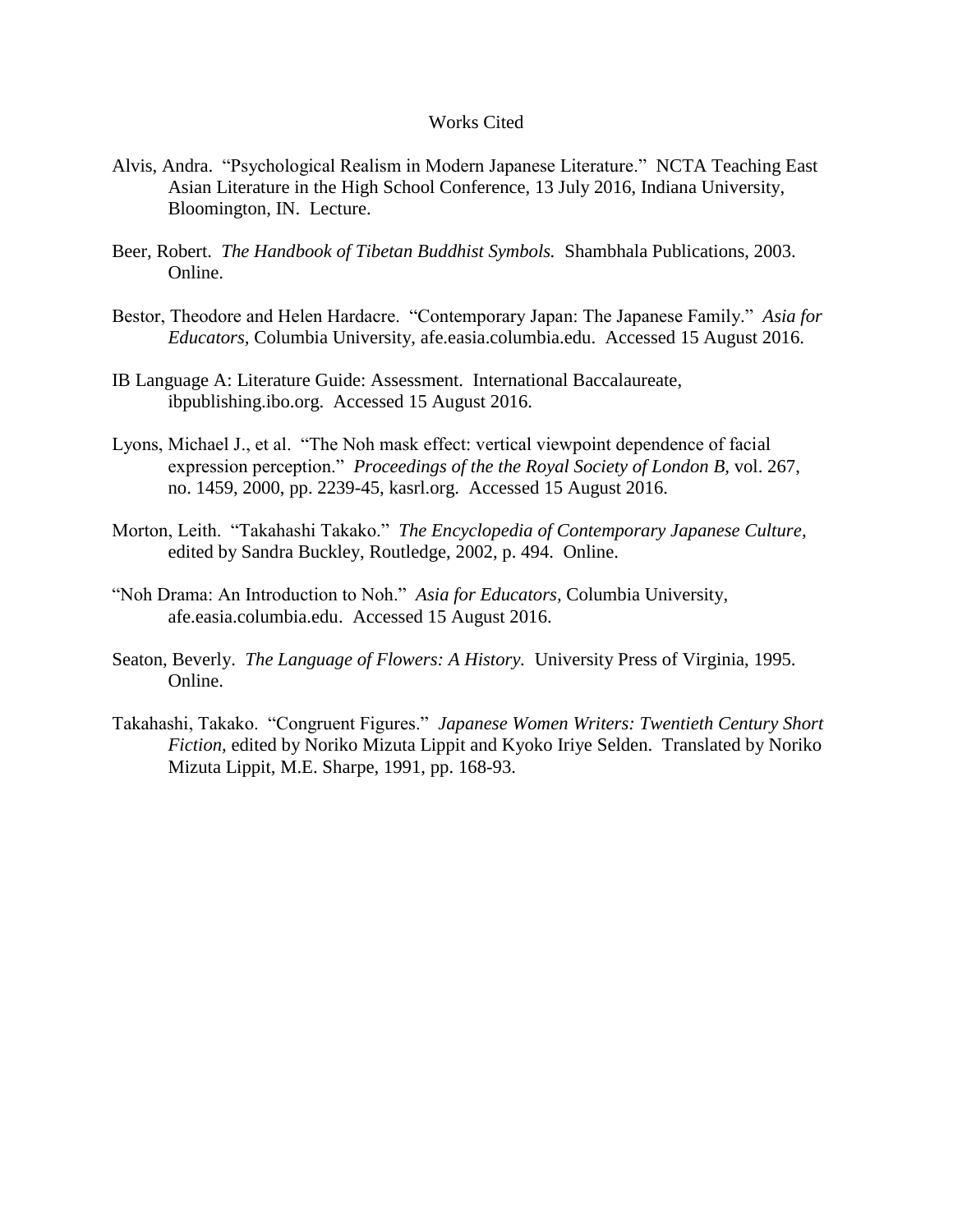### **Appendix A**

### **Reading Guide for "Congruent Figures" Imagery and Symbolism**

*Your task:* Read and annotate "Congruent Figures" for meaning and for how the author's use of literary devices/elements shapes meaning. Then, choose **three quotes** from your annotations that feature a striking image. Analyze each quote that you've highlighted in your text in the space below. Why is it striking? How does the image contribute to meaning or mood? Is the image part of a symbolic pattern in the story? If so, what does the object represent? And why might it be important to the meaning of the story as a whole?

1.)

2.)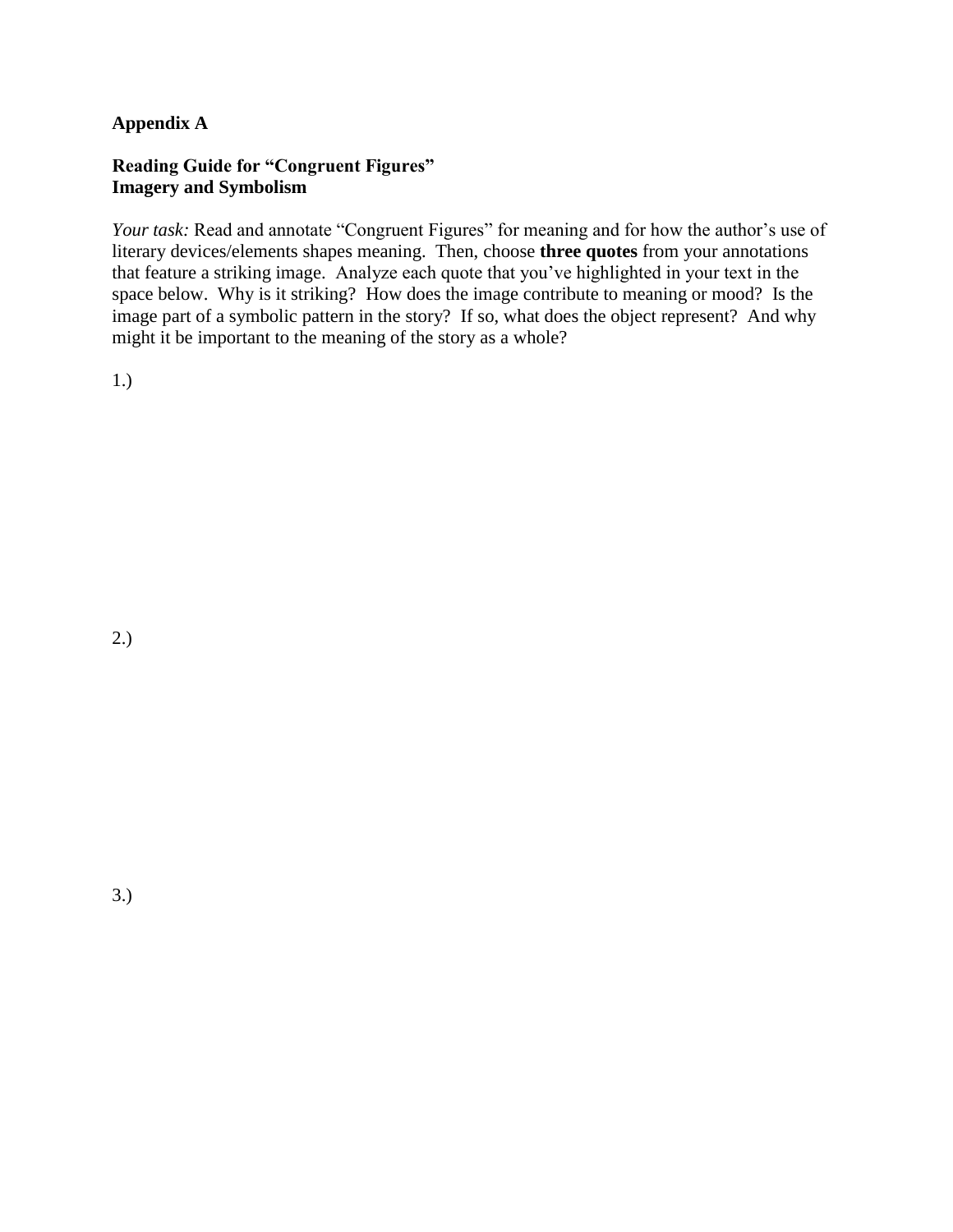### **Appendix B**

### **Reading Guide for "Congruent Figures" Characterization**

*Your task:* Choose **three quotes** from the text that you think best support your answer to this question. Analyze each quote that you've highlighted in your text in the space below:

### **\*Is Akiko a sympathetic character? Why or why not?**

1.)

3.)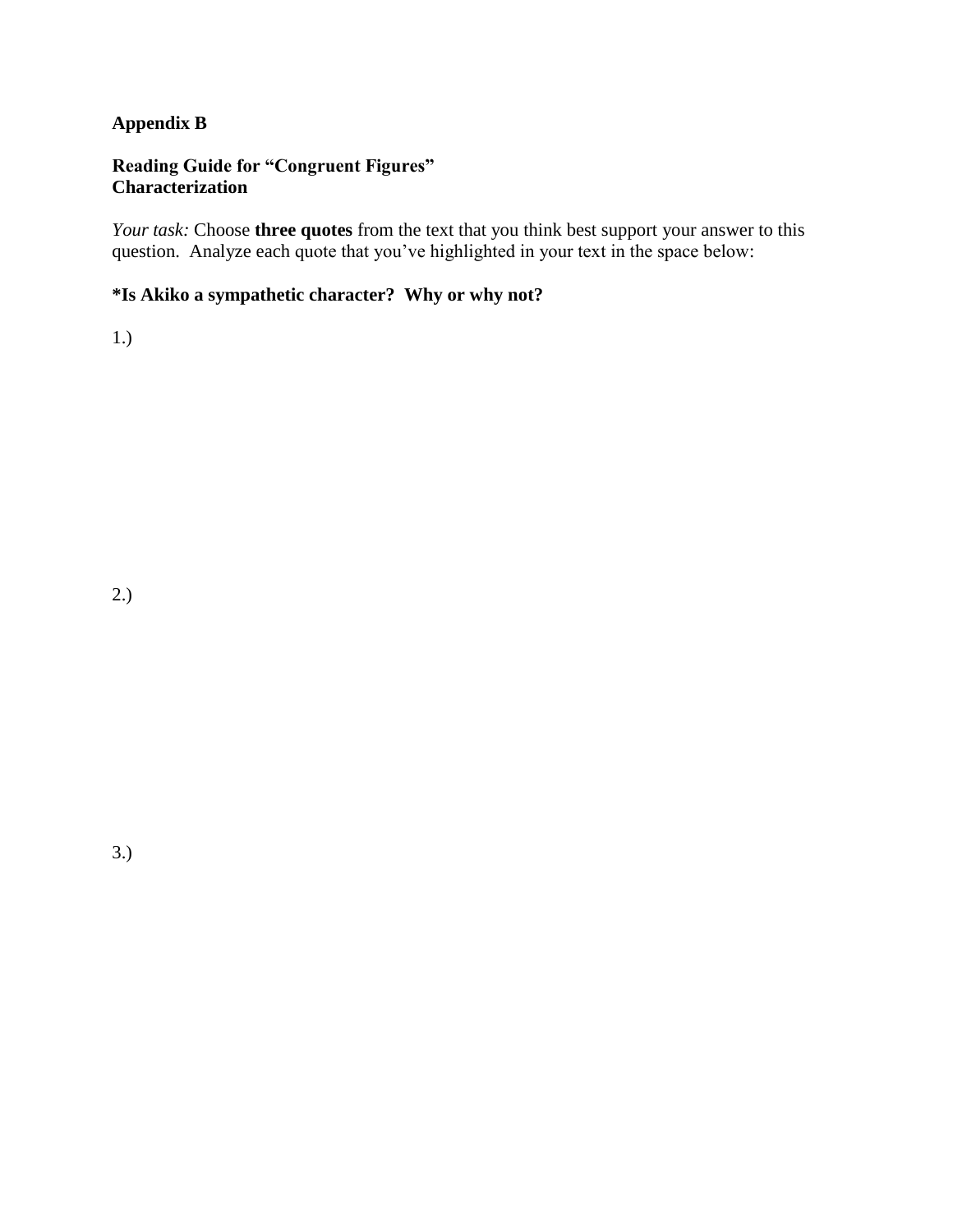### **Appendix C**

### **Reading Guide for "Congruent Figures" Archetypes**

*Your task:* Identify as many archetypes in the text as you can and list them below. Catalogue several examples of the archetype, and also include a statement about how the archetype shapes meaning in the story.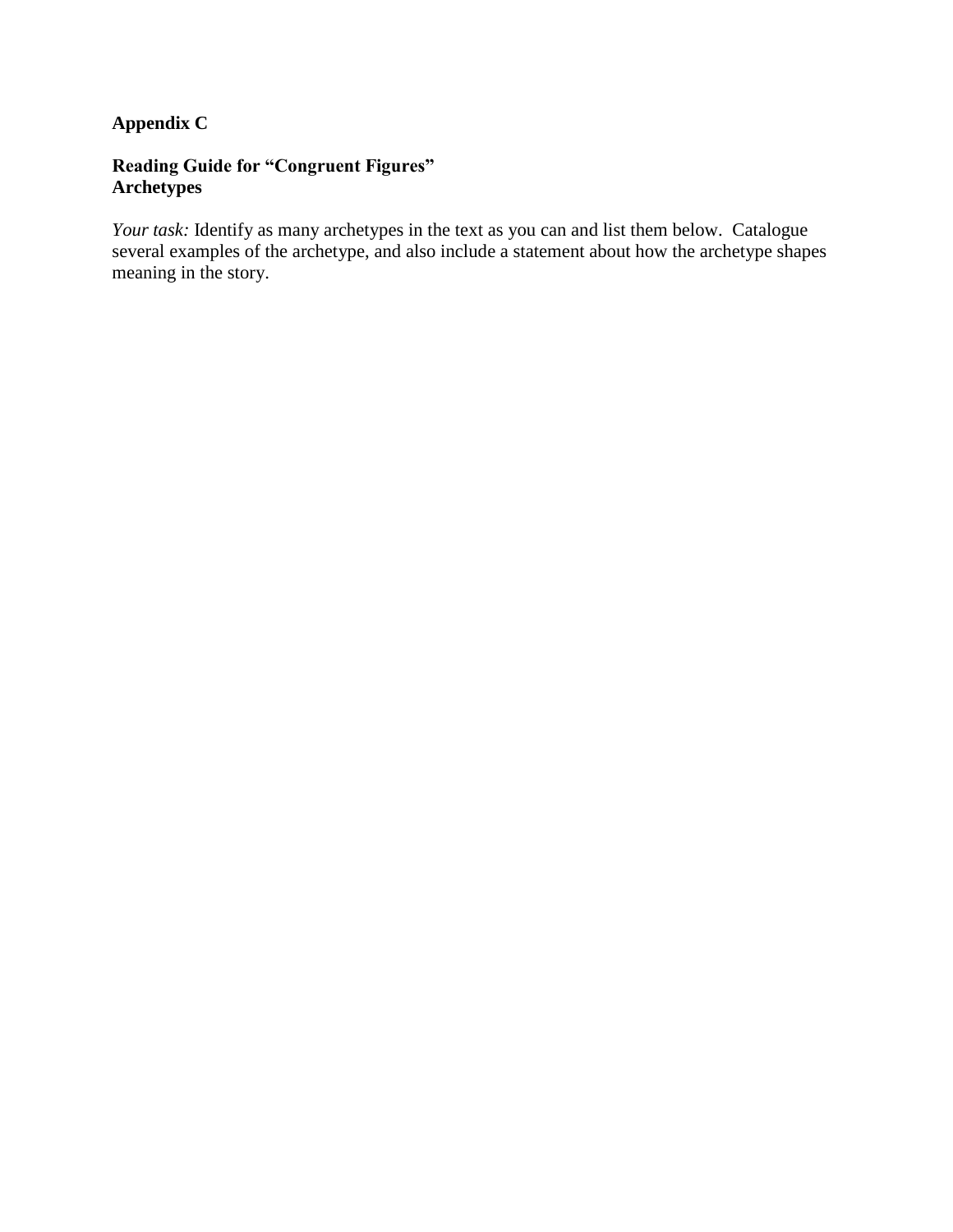### **Appendix D**

### **Debate Guidelines**

### **Structure:**

I. **Introduction/Thesis:** Affirmative (2 min.) II. **Introduction/Thesis:** Negative (2 min.) III. **Supporting Evidence:** Affirmative (10 min.) IV. **Supporting Evidence:** Negative (10 min.) (**Break for rebuttal prep:** 3 min.) V. **Rebuttal:** Affirmative (3 min.) VI. **Rebuttal:** Negative (3 min.) VII. **Conclusion:** Affirmative (2 min.) VIII. **Conclusion:** Negative (2 min.)

### **Requirements/Guiding Questions:**

**Introduction:** Each team should compose a fully developed *thesis statement*, which includes 2- 3 fundamental reasons for your group's position (affirmative or negative) and an argument about why that answer is significant to the *meaning of the story as a whole*. i.e. Why is it important that Akiko is either sympathetic or unsympathetic? How does that shape meaning in the story? How does your team's reading of the text support an understanding of what Takahashi is doing as a psychologist realist writer? AND/OR How might your team's position illuminate or relate to something about the traditional Japanese *ie* family structure? (Questions to think about: Is Takahashi asking us to sympathize with a flawed main character? Does she subvert our assumptions to the extent that we shouldn't feel as if we have to sympathize with our main character? What feelings does this story force readers to examine in their own lives? Are taboo thoughts morally acceptable as long as they aren't accompanied by action? Do parents need to be perfect? Are children inherently guiltless? Etc.)

**Supporting Evidence:** Each team member should present one quote from the text to support your team's position (you should choose to reserve certain quotes for the rebuttal section of the debate). Be sure to analyze the quotes you choose. At least one quote must address a symbol that is fundamental to the text and which helps your group defend its position in either the affirmative or negative. At least one quote must address the way in which Takahashi's use of point of view shapes the reader's view of Akiko as a character.

**Rebuttal:** Anticipate the counterargument: since some of the group members on either team may still believe in the position they held initially, which may be the opposite side of the debate, this should be easy. It will be harder to actively prove these arguments wrong. Continue to use the text in this section of the debate to support the points your group is making, and to contradict specific points made by the other side.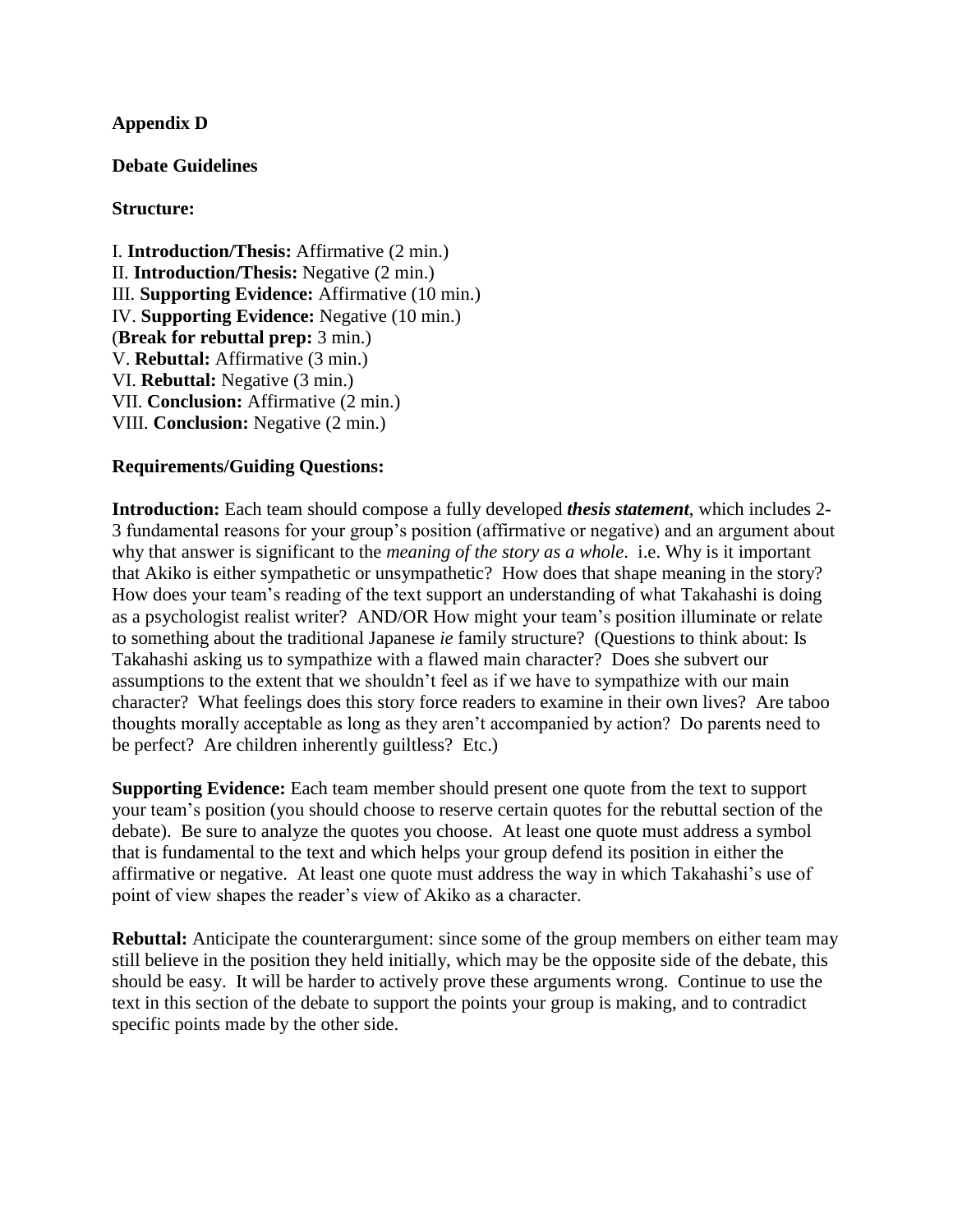**Conclusion:** Briefly restatement your thesis in a new way and leave the class with something to think about. Your group may choose to contextualize this argument in a larger social or cultural framework (either specifically Japanese or more universal).